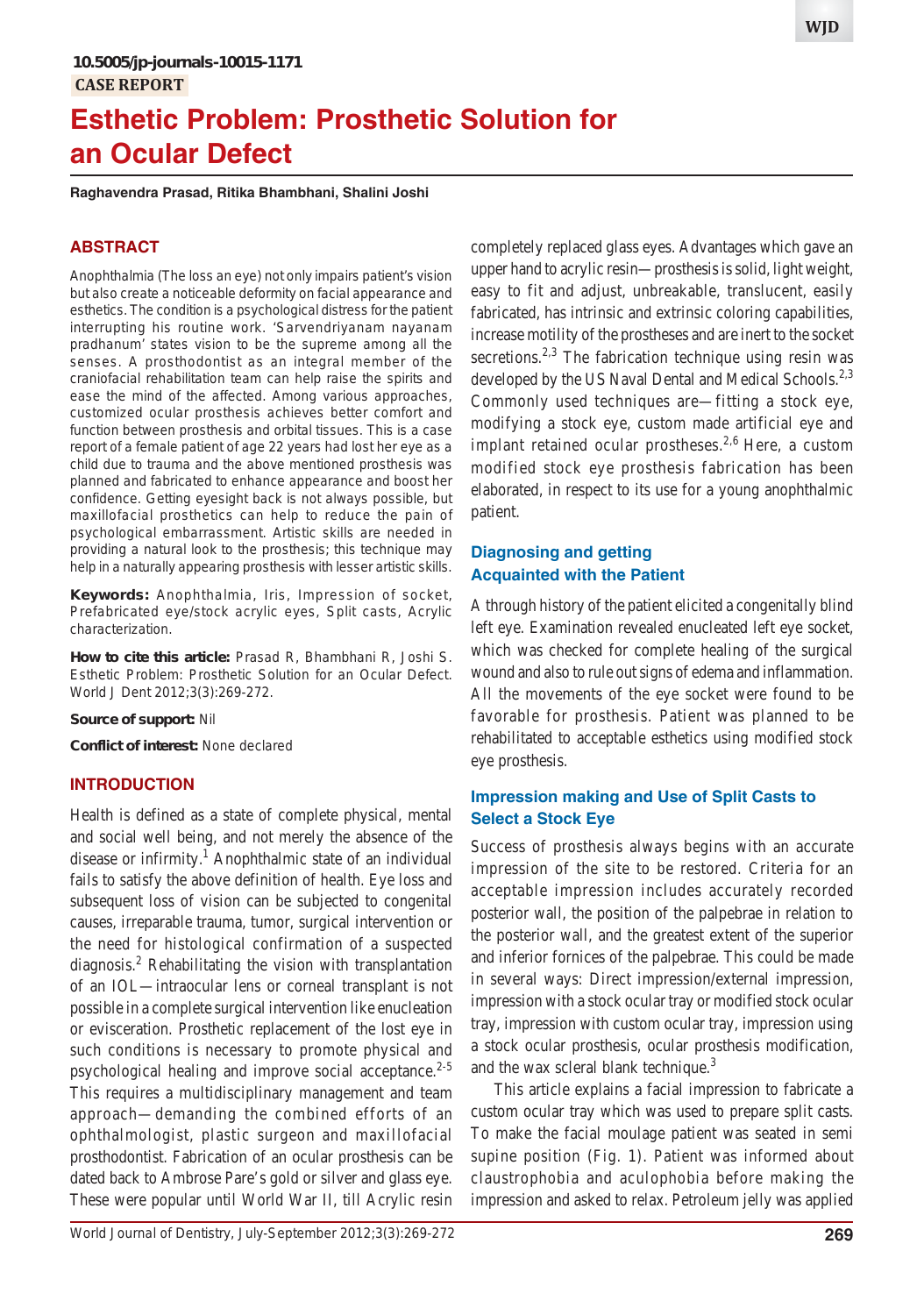

**Fig. 1:** Preoperative photograph



**Fig. 4:** Well-extended custom tray



**Fig. 2:** Facial moulage



**Fig. 3:** Facial cast

to eyebrows and eyelashes to prevent the adherence of impression material. Irreversible hydrocolloid was used to make the impression; gauze pieces were placed over the material to retain the plaster which was used as a backing for alginate (Fig. 2). Once both were set, it was removed from face with help slight wriggling movements of face by patient. The impression was checked for any discrepancies and poured with dental stone to form facial cast (Fig. 3). This helps to detect the external surface of ocular defect

and also to construct tray for further impression procedures. Custom tray was prepared with cold cure resin extending to cover the defect superiorly, inferiorly, medially and laterally (Fig. 4). $3,7,8$ 

For making impression of the enucleated socket, petroleum jelly was applied as earlier. Light viscosity additional silicone impression material was injected into the socket in little excess to ooze out; while an assistant retracted the upper and lower lids the special tray carrying some material was pressed onto the defect. The patient was instructed to do all the movements of the eyeball as soon as possible and is asked to stare straight at a distant point or object. Impression was removed on set and checked to ensure that all the surfaces were recorded. Two pour technique was used to prepare split casts (Fig.  $5$ ).<sup>3,9</sup>

# **Choosing the Stock Eye and Subsequent Procedures**

A stock eye was selected to match the shade and size of contralateral iris and acceptance of the patient assured (Fig. 6). An acrylic stem (1 cm long and 3-4 mm wide) was attached to the midpoint of the pupil on this artificial eye. Care was taken to center its axis superoinferiorly and mediolaterally. The borders of the artificial eye were reduced to avoid impingement of tissue bed and were made 2 to 3 mm short of the borders.<sup>6</sup> Using polyvinyl siloxane putty material, the stock was molded by asking the patient to do various eyeball movements and finally to stare straight at the distant object (Fig. 7). Final impression was made with polyvinyl siloxane light body material (Fig. 8). Erect posture of patient was maintained during the above step. $4,7,8$  Shade of the sclera was selected using tooth colored shade tabs. Impression was invested in a two-piece crown and bridge flask with dental stone and processed conventionally using selected heat cured tooth colored acrylic characterized with small red silk thread to simulate the blood vessels.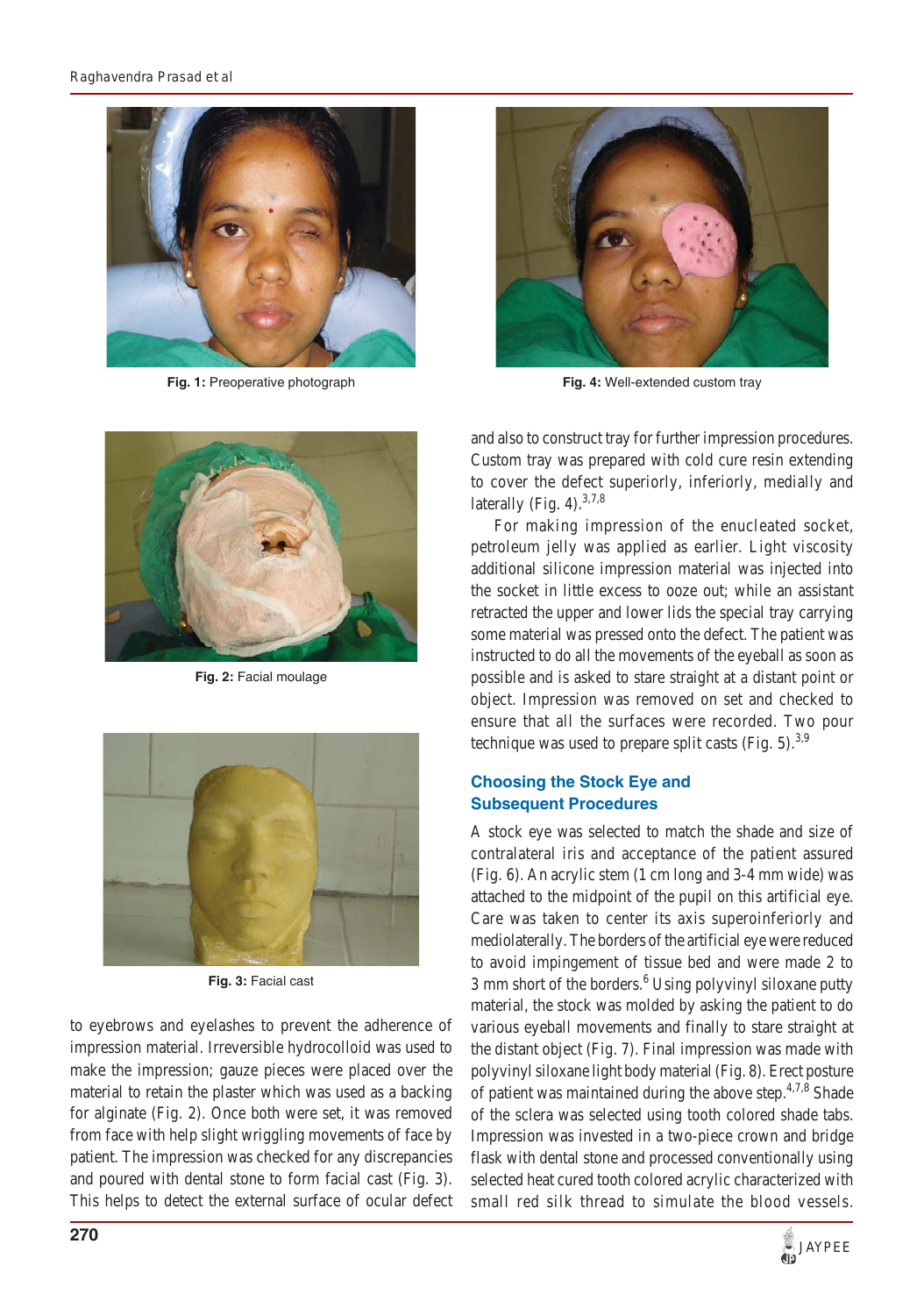

**Fig. 5:** Split cast



**Fig. 6:** Selection from various stock eyes



**Fig. 7:** Checking the chosen stock eye

Processing included a bench press under 3500 psi pressure for at least 1 hour followed by slow curing cycle.<sup>4,6</sup> The processed prosthesis was deflasked and polished. Prior to insertion the polished prosthesis was disinfected in a solution of 0.5% chlorhexidine and 70% isopropyl alcohol for 5 minutes and then rinsed in sterile saline solution to avoid chemical irritation. Prosthesis was inserted into the socket and evaluated in appearance and location after 10 minutes





**Fig. 8:** Impression with putty and polyvinyl siloxane



**Fig. 9:** Patient after rehabilitation with a custom modified stock eye prosthesis

to allow protective blepharospasms of the orbicular muscles to subside. Small discrepancies were adjusted by grinding the posterior and peripheral surfaces of the prostheses, so as to achieve similar position as contralateral eye on straight gaze (Fig. 9).

#### **Instructions to the Patients**

The patient was taught the proper method of removal and insertion. The patient was instructed to wear the prosthesis all day, but to remove and wash it with a mild soap once a day. A follow-up was done on the 4th day to check for signs of irritation of the socket and relieve the prostheses as needed. The patient was then instructed to visit at 6 months intervals or as needed.<sup>10</sup>

#### **DISCUSSION**

Implant retained ocular prostheses would be the best approach to rehabilitate an anophthalmic eye, if not for economic and systemic factors. Next preferred technique is the custom-made ocular prostheses, which necessitates the services of a skilled artist for duplication of iris and the